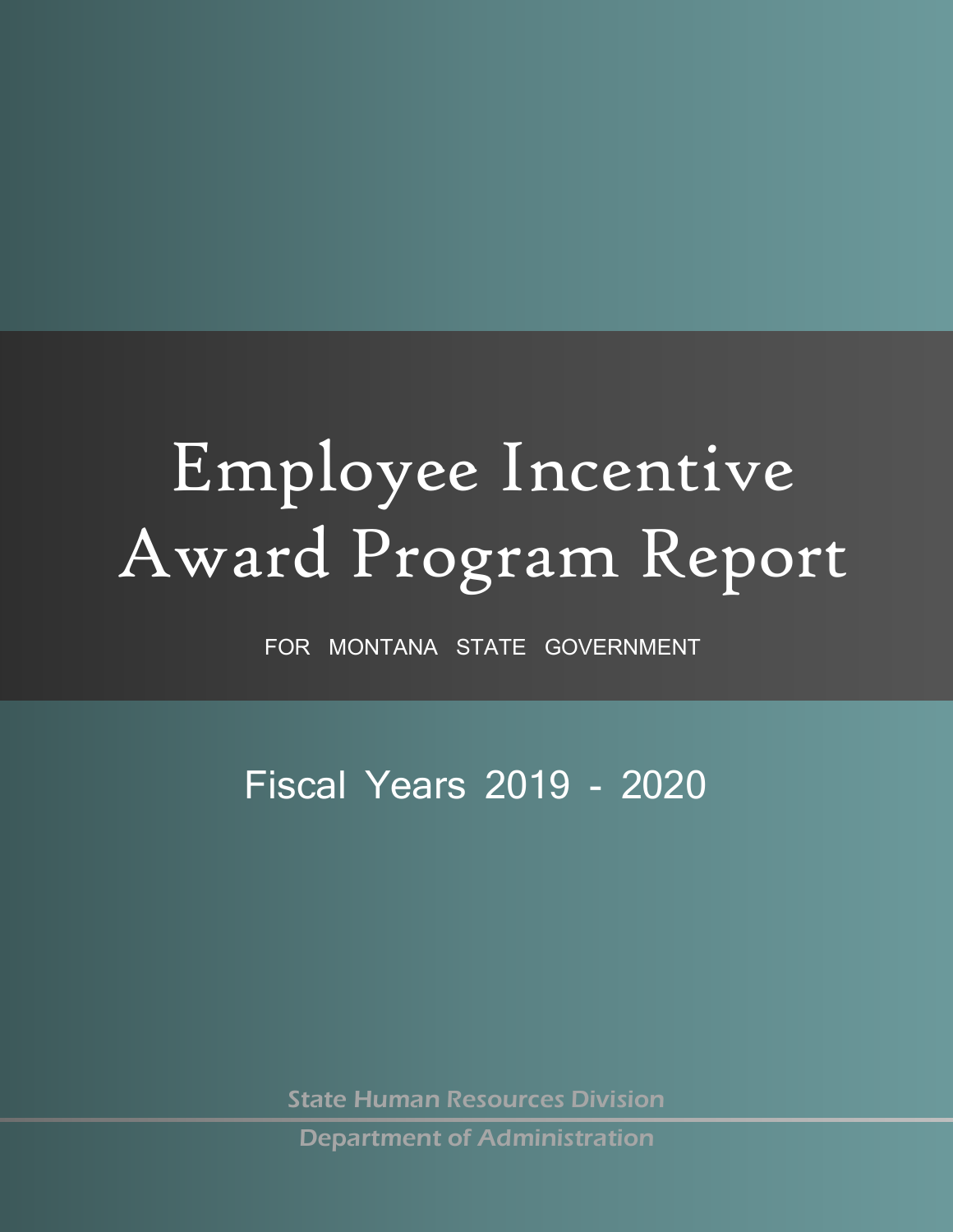# **Table of Contents**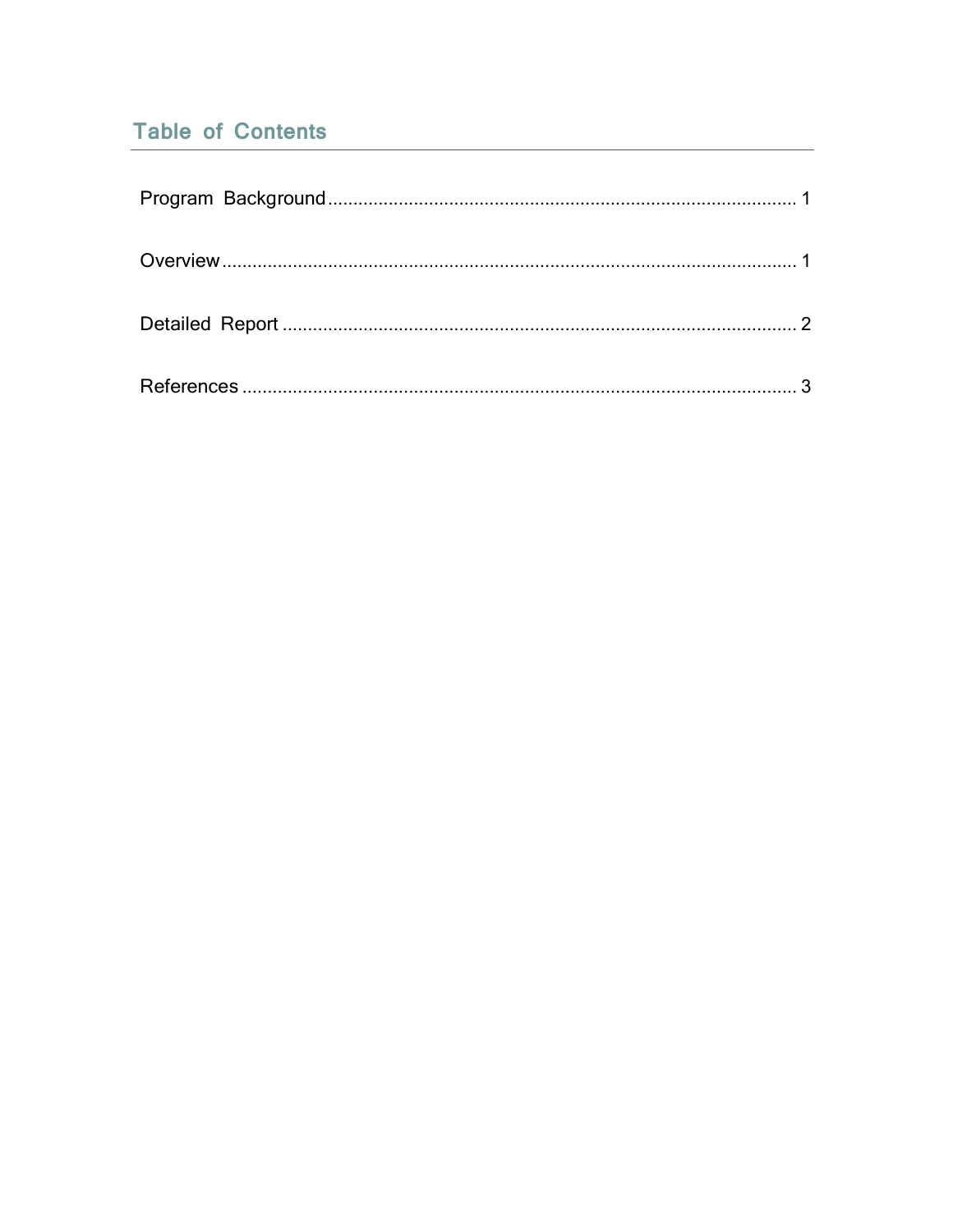### <span id="page-2-0"></span>**Program Background**

This report is the 20[1](#page-2-3)9 and 2020 review of the Incentive Award Program.<sup>1</sup> It contains a list of incentive awards agencies granted during fiscal years 2019 and 2020 with the corresponding savings to the state or improvements in the effectiveness of state government.

The Incentive Award Program recognizes and rewards individuals and teams of state employees as well as non-employees for innovations significantly contributing to efficiency in state government, the economy, or other improvements in state government. Agencies may present incentive awards in the form of money, paid leave, or other forms of non-monetary recognition.

The program is a result of legislation enacted in 1993.<sup>[2](#page-2-4)</sup> Each agency administers its own incentive award program. An agency head may choose to grant incentive awards and determine their monetary value. The general public may also submit ideas to improve government operations and become eligible to receive an incentive award.

#### <span id="page-2-1"></span>**Overview**

No incentive awards were granted during fiscal year 2019.

The Department of Fish, Wildlife, and Parks presented one individual incentive program award during fiscal year 2020. The employee received a cash award. The Department of Justice presented two individual incentive program awards during fiscal year 2020. Both employees received a cash award. The Department of Justice documented an actual cost savings of \$11,000. The Department of Environmental Quality presented a team incentive program award during fiscal year 2020. The six team members each received a non-cash award. Detailed information about the awards follow.

<span id="page-2-3"></span><span id="page-2-2"></span><sup>1</sup> § 2-18-1103, MCA

<span id="page-2-4"></span><sup>2</sup> §2-18-1101, et seq., MCA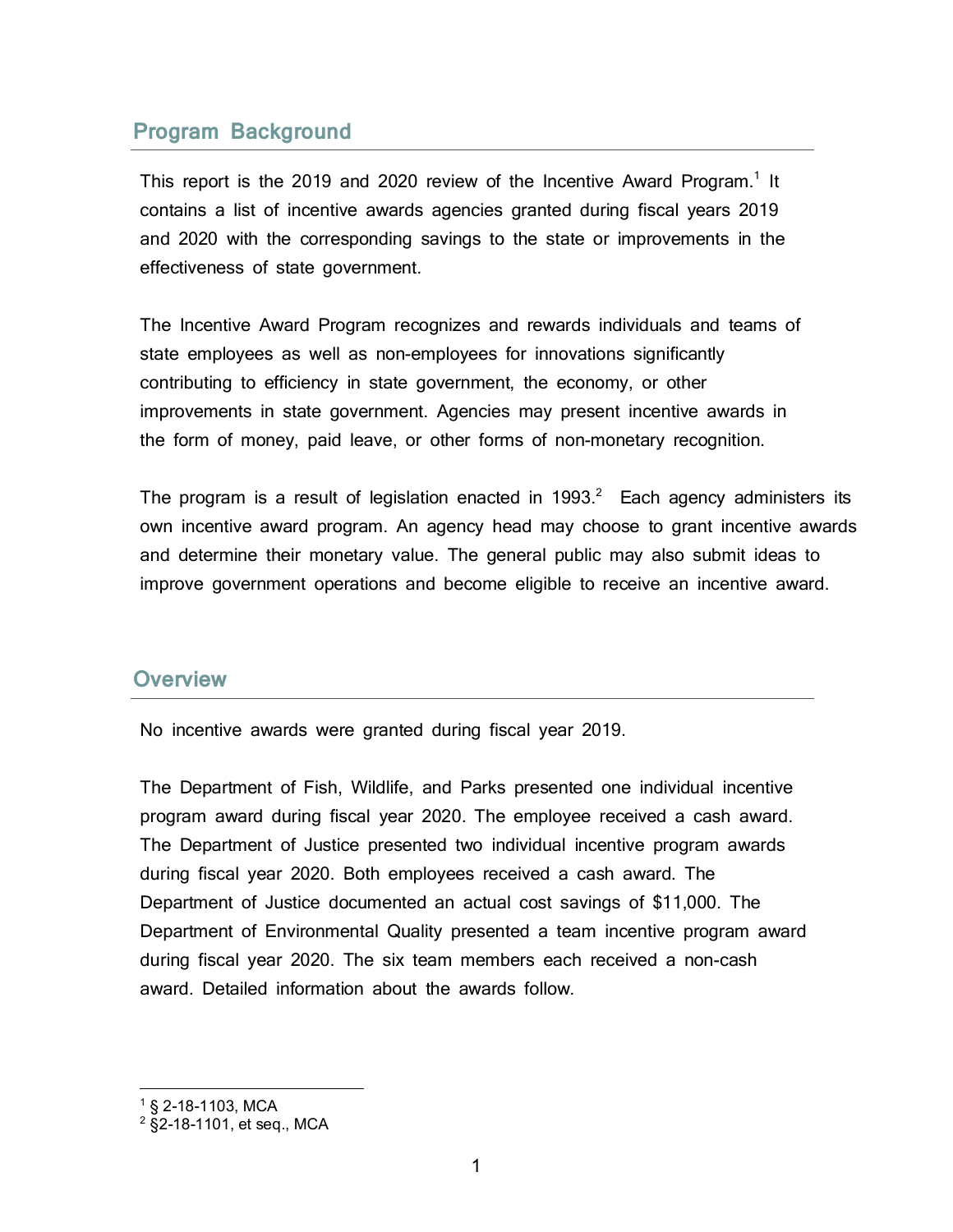## **Detailed Report for Fiscal Year 2020**

| <b>TABLE ONE</b><br>Summary of Employee Incentive Program Awards |                   |                           |                          |                             |
|------------------------------------------------------------------|-------------------|---------------------------|--------------------------|-----------------------------|
| Agency                                                           | <b>Recipients</b> | Award<br><b>Totals</b>    | Actual<br><b>Savings</b> | Projected<br><b>Savings</b> |
| Department of Fish,<br>Wildlife, and Parks                       | 1                 | \$1,000                   | N/A                      | N/A                         |
| Department of Justice                                            | 2                 | \$200                     | \$11,000                 | \$18,000                    |
| Department of<br><b>Environmental Quality</b>                    | 6                 | 48 hours of<br>leave time | N/A                      | N/A                         |

#### TABLE TWO

Descriptions of Employee Incentive Program Awards by Agency

#### **DEPARTMENT OF FISH, WILDLIFE, AND PARKS**

| <b>Recipient:</b>             | Jacob Effertz             |
|-------------------------------|---------------------------|
| <b>Division or Work Unit:</b> | <b>Fisheries Division</b> |
| Date award presented:         | January 2020              |
| <b>Award Amount:</b>          | \$1,000                   |

**Description**: The employee implemented a new prioritization system for processing water samples for aquatic invasive species testing and significantly decreased lab processing time. The employee's efficiency working alone with little supervision allowed other staff to focus on the monitoring aspects of the program instead of providing oversight and assistance in the lab.

#### <span id="page-3-0"></span>**DEPARTMENT OF JUSTICE**

| <b>Recipient:</b>      | Janet Bryant                    |
|------------------------|---------------------------------|
| Division or Work Unit: | Criminal Investigation Division |
| Date award presented:  | December 2019                   |
| <b>Award Amount:</b>   | \$100                           |